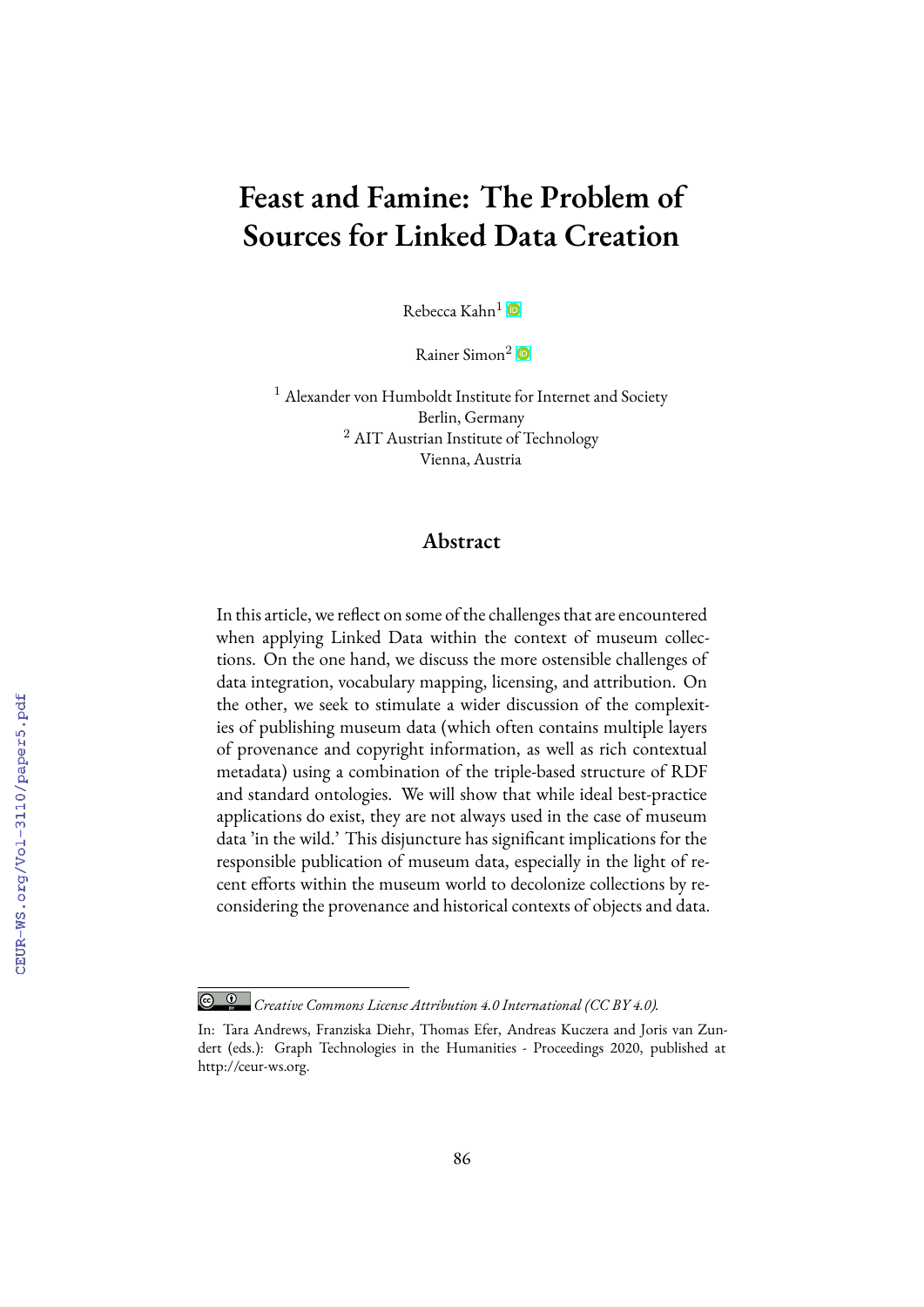## **1 Introduction**

The creation of annotations is one of the basic functions of scholarly practice across disciplines([Blanke and Hedges](#page-12-0), [2013](#page-12-0)). In the digital space, such annotations can emulate analog practices, assuming the role of note-taking, summarizing, or highlighting, but they can also go much further and extend existing practice by becoming a mechanism for collaboration and the sharing of information. Semantic annotation (i.e. the marking up of text and images with references to controlled vocabularies) enables the linking of annotations to each other and to secondary sources, stored in repositories and collections across the web. In this paper, we reflect on the challenges and opportunities of linking online collections by means of digital annotation. We take a two-part approach based on our experience of working with Linked Open Data (LOD) annotations of historical sources. We start with a practical perspective, and consider the technical and methodological difficulties of enabling these linkages, in particular when creating direct links between objects and documents. We then explore the theoretical implications of this method, and ask whether the ability to link objects should be tempered by questions of data provenance and data models. These questions will be framed by reference to museum collections, which do not always lend themselves easily to the interconnectedness and openness required to make LOD useful.

#### **2 Background**

Pelagios([Isaksen et al.](#page-13-0), [2014](#page-13-0)) is an international digital humanities network, which facilitates the linking of online resources documenting the past via the place names that occur in them. In 20[1](#page-1-0)4, Pelagios created  $Recogito<sup>1</sup>$ an online environment for the geographic annotation of historical sources ([Simon et al.](#page-14-0), [2019\)](#page-14-0). Fundamental to Recogito is a graph model that allows scholars to annotate sources with Linked Data identifiers provided by gazetteers, thus building connections between documents that refer to the same places. This tool has been enthusiastically taken up by scholars, who have been able to transfer their analog practice of annotation into the digital sphere, and extend it by leveraging the Linked Data connections to navigate between sources that share relations to place. One of the aspects which users appreciate most is the ease of use: an essential goal of the developers was to create a tool that was sufficiently generic to cater to different research needs, while not being engineered beyond the requirements of the average researcher, who may not have much interest in how Recogito works, as long

<span id="page-1-0"></span><sup>1</sup> <https://recogito.pelagios.org>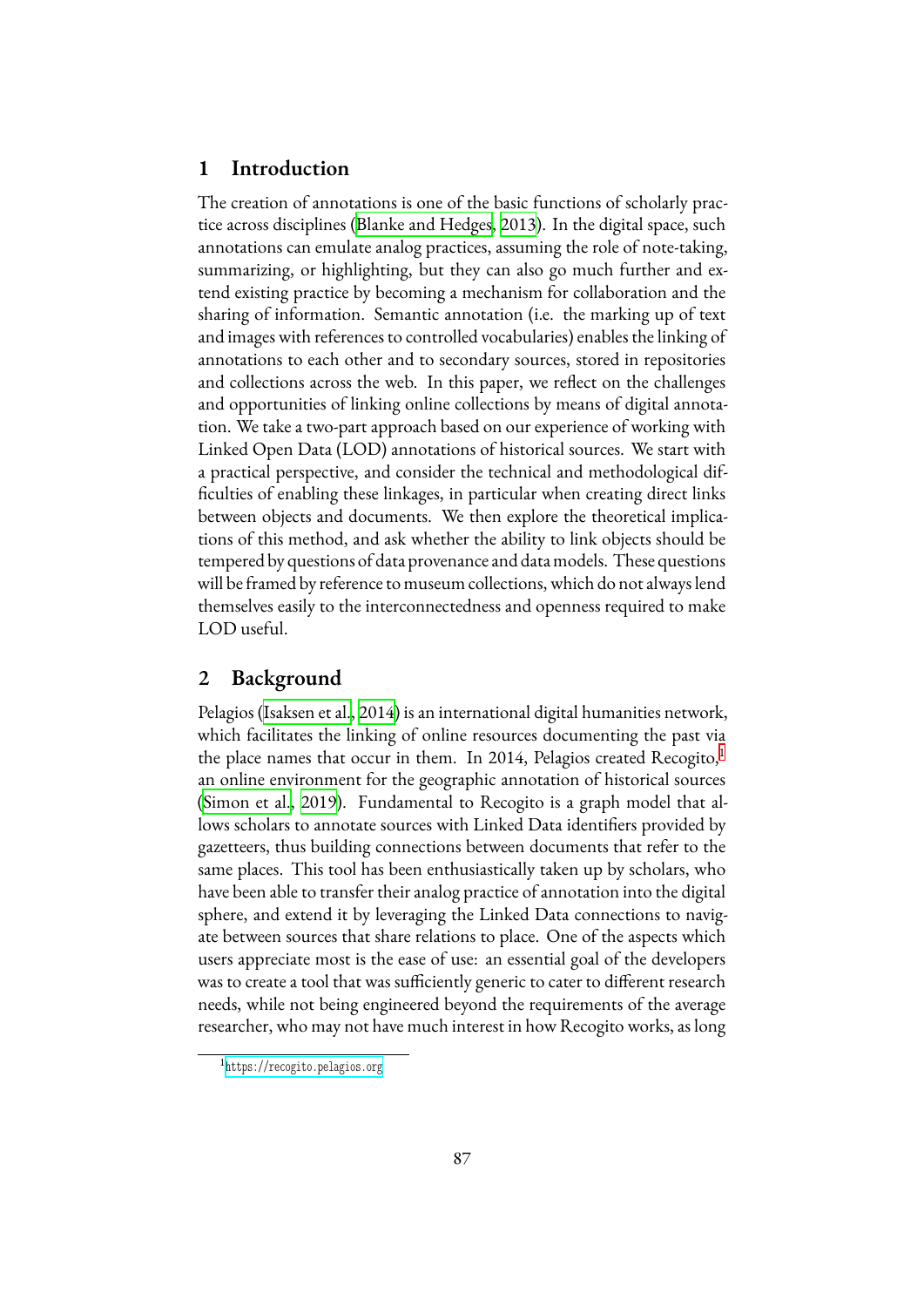as it does.

As the user base has grown, we have increasingly realized how the ability to create useful connections crucially depends on the availability of suitable linked data vocabularies and name authorities. With regard to geographic annotation, for example, Recogito can only be truly useful to a specific research community if it integrates a critical mass of the right gazetteers – linked data authorities that cover that community's domain appropriately in terms of geographic extent, granularity, temporal and cultural focus, etc. While such scholarly name authorities have been successfully established in some communities (e.g. in the Classics, with the Pleiades gazetteer<sup>[2](#page-2-0)</sup>), other communities (e.g. scholars of Early Modern history) lack established scholarly gazetteers. There is a variety of reasons for this discrepancy, some of which are rooted in the period in question; for example, as McDonough and van der Camp point out, in early modern France, place names were in political and geographical flux in the years before and after the French revolution, making it difficult to match pre- and post-Revolution counterparts ([McDonough and van der Camp,](#page-13-1) [2017](#page-13-1)). In other cases, a lack of technical resources, such as Natural Language Processing tools for particular languages, or textual geoparsing tools which are limited to particular historical periods or regions [\(Murrieta-Flores and Gregory](#page-13-2), [2015](#page-13-2)) have restricted the development of authoritative gazetteers. Without these, scholars wanting to use Recogito are left with two options: either they work with a set of generic place names and LOD identifiers provided by online sources such as GeoNames<sup>[3](#page-2-1)</sup> or Wikidata, $4$  or they bootstrap their own customized gazetteers, thus somewhat defeating the purpose of using Linked Data in the first place. Finding ways to link people, events, or sources is equally, if not more, challenging.

In addition to the problem of Linked Data authorities, there remains a question about the model of representing the data that we aim to link through them. The Resource Description Framework (RDF) is the fundamental "markup language" for encoding Linked Data. But is its minimal triple structure helpful as a foundation and mental model when conceptualizing humanities data? Challenges in this regard relate, among others, to the issue of resource identity, and to the distinction between information and non-information resources. Born digital material may, or may not, have a physical counterpart. If they do, they may carry hidden assumptions and biases in the way that they represent or describe physical items, or agglomerate information from multiple information sources without making it ex-

<span id="page-2-0"></span><sup>2</sup> <https://pleiades.stoa.org/>

<span id="page-2-1"></span><sup>3</sup> <https://www.geonames.org/>

<span id="page-2-2"></span><sup>4</sup> <https://www.wikidata.org/>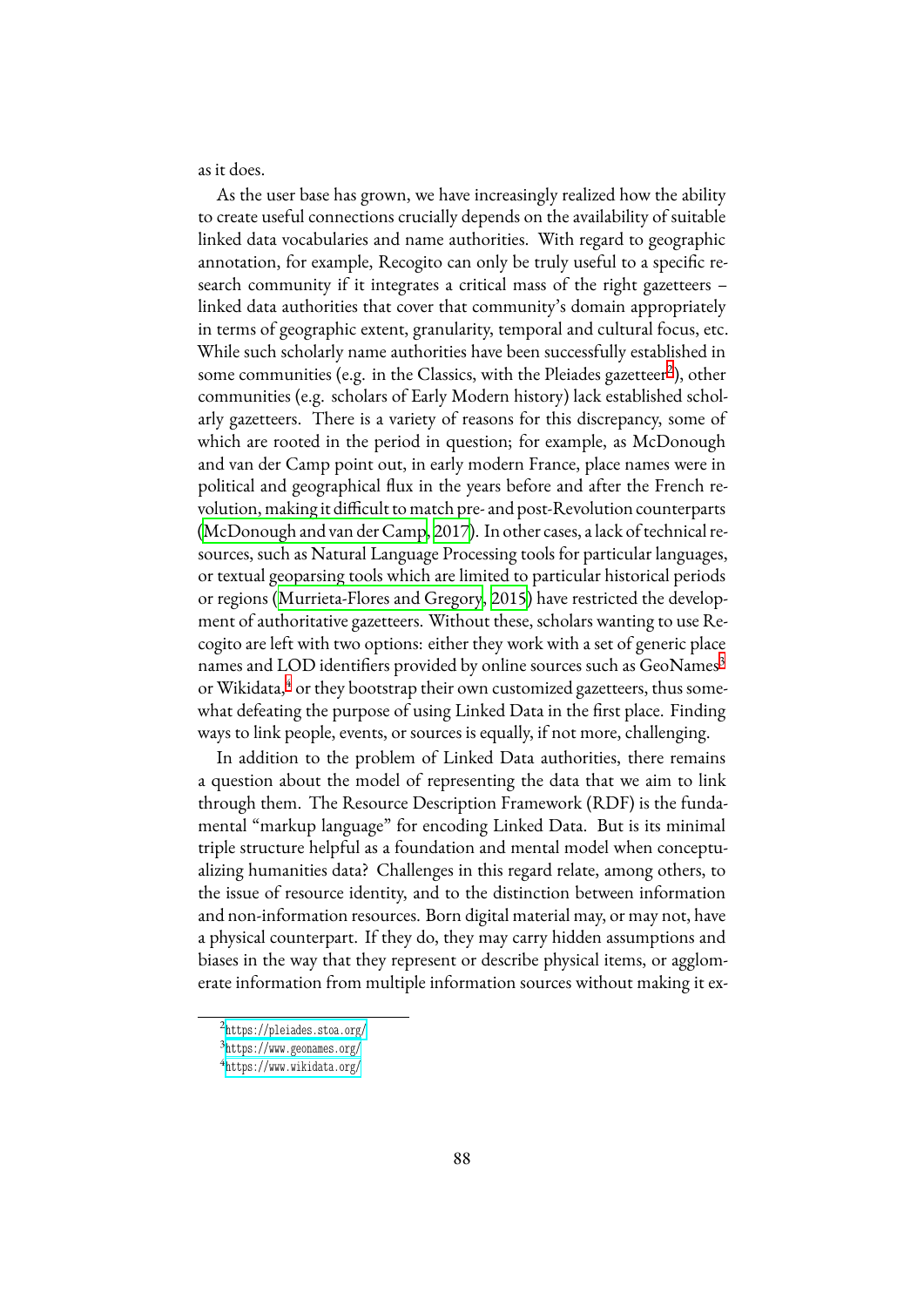plicit. While the "shape" of Linked Data is ideal for pulling together these multiple sources and perspectives, the subject-predicate-object construction of the RDF triple does not make it easy to include the essential contextualizing data that may accompany these information objects; at least not in a straightforward manner. [Bechhofer et al.](#page-12-1) [\(2013](#page-12-1)) describe in detail how in medical research the publication of triples without contextualizing data may be counterproductive to the development of scientific research methodologies, including the provision of provenance data, which aids the interpretation and trust of results, and methods to support reproducibility. They argue that publishing results as LOD poses the risk of confounding the flow of rights to the researcher. Although we are dealing with different material in this paper, it is possible to ask similar questions when considering the use of RDF as a tool for representing and publishing some types of cultural heritage sources. Over the following sections, we will describe some of the contexts of humanities scholarship in which it is appropriate to ask these questions, and explore the implications of this for digital humanities work.

## **3 The Feast**

The digitization of cultural heritage data is creating previously unimagined possibilities for humanities researchers. Since the Semantic Web was first presented as a theoretical concept in the late 1990s [\(Berners-Lee](#page-12-2), [1999](#page-12-2)), cultural heritage institutions have been quick to realize the transformative potential offered by Linked Data and semantic modeling, recognizing it as a way to create connections between previously siloed collections of data. Museum, archive, and library materials are now available online, and the growth of large-scale digital infrastructure projects such as Europeana<sup>[5](#page-3-0)</sup> and the European Holocaust Research Infrastructure<sup>[6](#page-3-1)</sup> allow scholars to overcome many of the logistical challenges of using primary sources, such as the fragmentation and geographic dispersal of collections. Collaborative projects such as Nomisma.org have linked hundreds of thousands of archival records and knowledge objects into networks and infrastructures, thereby enabling comprehensive views of previously disparate collections. The success of these initiatives, however, should not mask the difficulty involved in transforming collections of data thatwere previously stored in relational databases into knowledge graph models, or the compromises between interoperability and specificity that need to be made with regards to the data itself. Furthermore, it remains unclear whether the minimal triple structure of RDF is a good starting point when conceptualizing some types of humanities data,

<span id="page-3-0"></span><sup>5</sup> <https://classic.europeana.eu/portal/en>

<span id="page-3-1"></span><sup>6</sup> <https://www.ehri-project.eu/>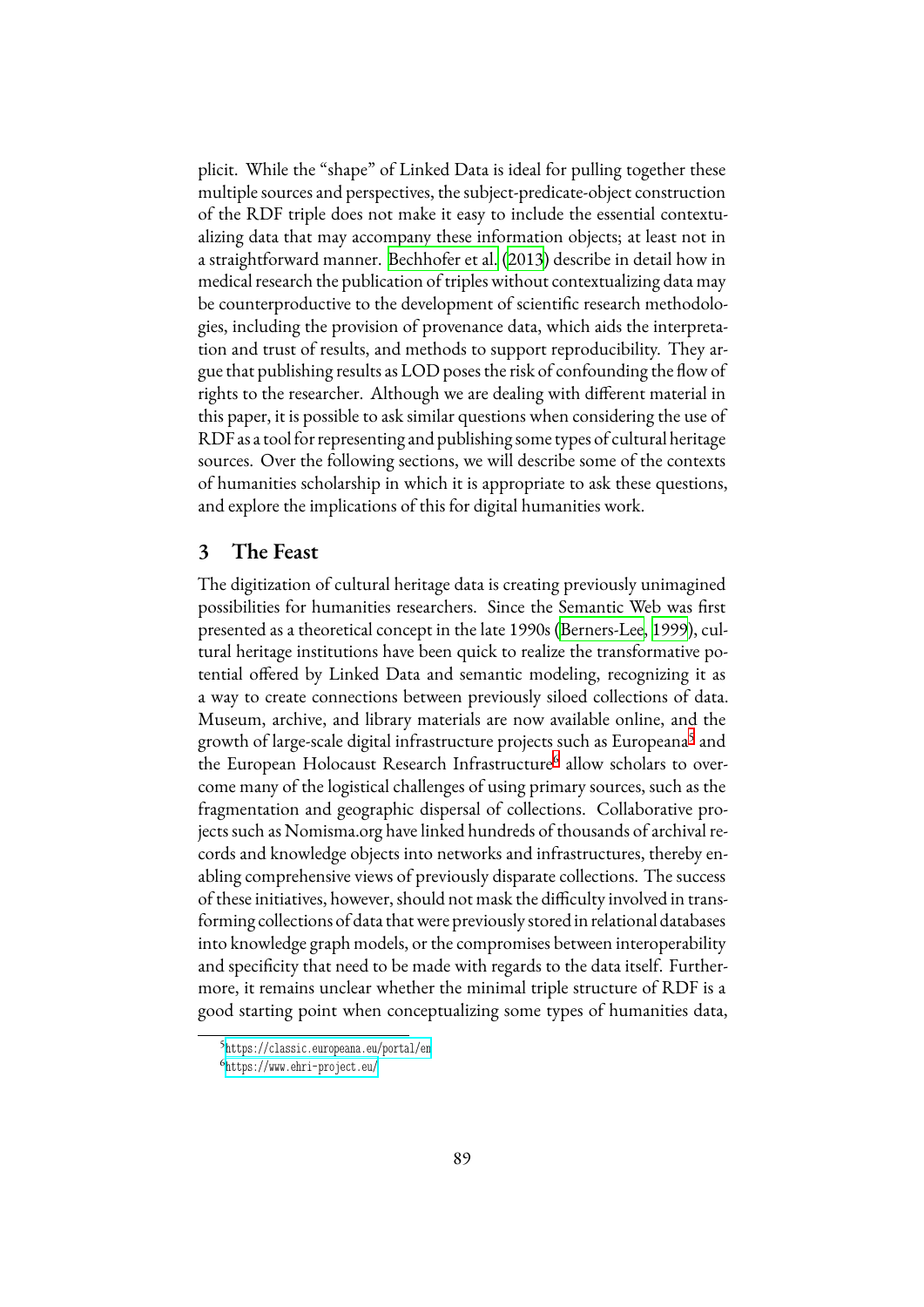specifically sources that are stored in cultural heritage collections such as galleries, libraries, archives, and museums (GLAMs). While the triple model facilitates the creation of complex networks, and shared authority files enable the opening up of silos of data, the question is whether such a model prioritizes connections over complexity, and what the middle ground between these two data ideals might be.

#### **3.1 Difficulties in Mapping Data**

Mapping museum data to RDF is a considerable task. Many large museums have long histories of acquisition, which has often resulted in idiosyncratic record-keeping and documentation practices [\(Blagoev et al.,](#page-12-3) [2018\)](#page-12-3). These practices have produced legacy data, which is often unique to individual institutions and in some cases to individual catalogers within those institutions, with different approaches to documentation being employed across different curatorial departments and object types. The British Museum, for example, holds artworks by Rembrandt in the same collections management system as multiple terracotta lamps created by unnamed artisans in antiquity. These are different objects, which require different approaches to describe and record their details and the knowledge that has emerged from their study. In terms of content, museum data may be messy as a result of many years of labor, mistakes, and revisions by many different hands. Many collections feature text fields which contain a great deal of unstructured metadata in the form of free text strings, which provide additional data about an object, its provenance, or associated individuals and groups. Finally, when mapping museum data onto an ontology, it is not uncommon to be faced with data that arrives in a range of different formats, from CSV to XML and JSON ([Knoblock et al.](#page-13-3), [2017](#page-13-3)).

As discussed above, the move from a flat, relational data model to a graph with the ability to supplement and extend information objects by expressing complex relationships within the data offers great promise. However, getting the data to fit into such a format often involves extensive processes of standardizing and cleaning. Standardization into ontologies or controlled vocabularies is vital for the transformation of the data in question, but, as Kelly Davis argues, it is a valid process only if the result remains usable within the Linked Data model [\(Davis,](#page-12-4) [2019](#page-12-4)). This argument is echoed by the experience of the American Art Collaborative project, $^7$  $^7$  which used Karma, $^8$  $^8$  an intermediary tool, to map the data from 14 art museums to Linked Data, using the de facto standard museum ontology, the CIDOC Conceptual Reference

<span id="page-4-0"></span><sup>7</sup> <https://americanart.si.edu/about/american-art-collaborative>

<span id="page-4-1"></span><sup>8</sup> <https://usc-isi-i2.github.io/karma/>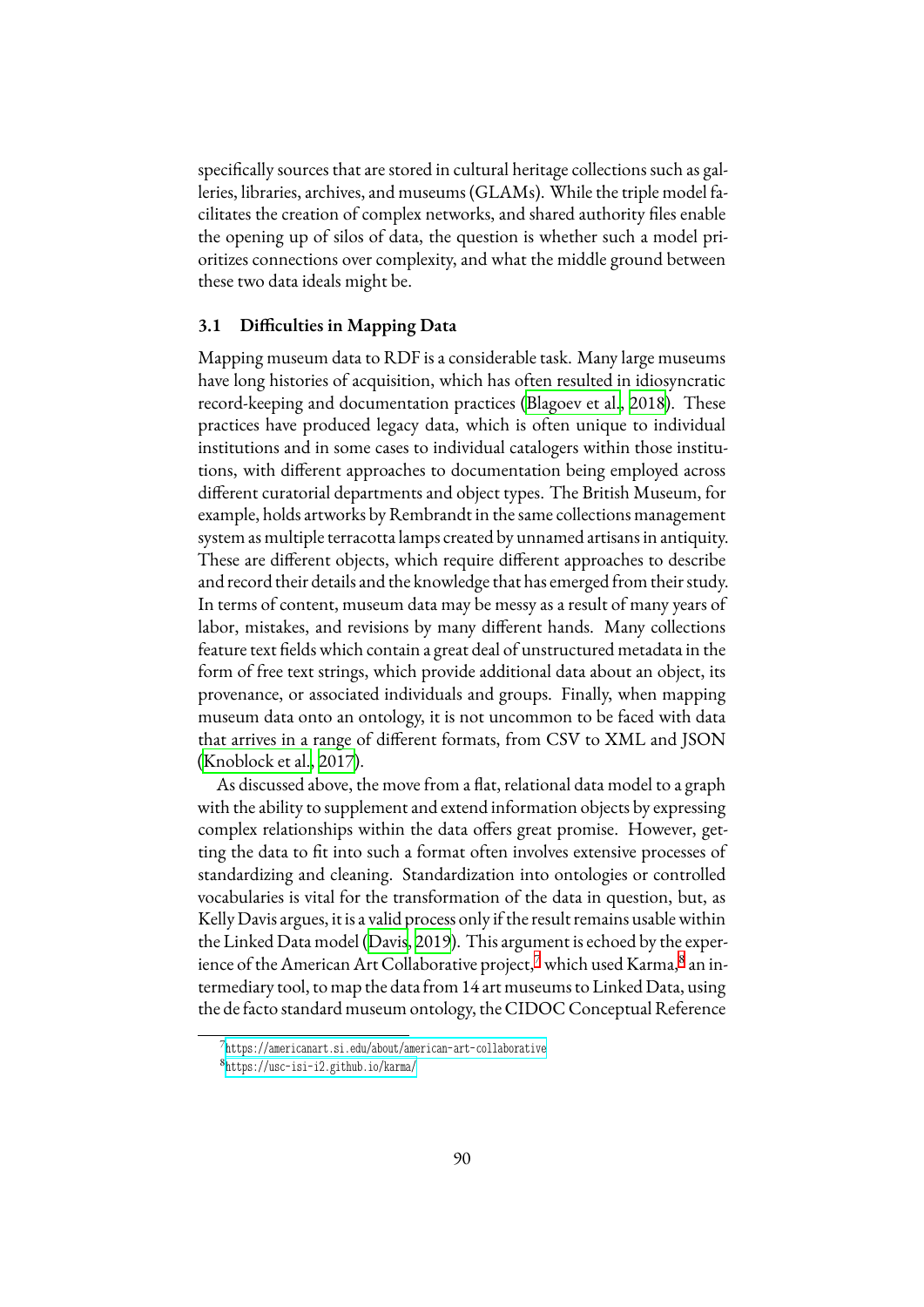Model (CIDOC CRM)<sup>[9](#page-5-0)</sup>. In this case, there was no consensus between the CIDOC experts on the project as to how certain data should be mapped, which resulted in a suspension of the mapping until agreement could be reached [\(Knoblock et al.](#page-13-3), [2017\)](#page-13-3). This complexity, and a paucity of expertise among museum staff to resolve it, is often a contributing factor to the overall lack of museum data in the Linked Data ecosystem [\(Geddes](#page-13-4), [2019](#page-13-4)).

When developing Recogito, we solved the problem of making data that differ vastly in terms of size, content type, and theme uniformly accessible under a single user interface by taking a pragmatic approach. Realizing that it was unlikely that we would be able to convince our partners to all agree on one method of representing their data, Pelagios provides a set of lightweight conventions for how to express links between the data and the things described in it, which in most cases were geographic descriptions. We refer to this approach as "connectivity through common references"([Simon et al.](#page-14-0), [2019\)](#page-14-0). However, this solution can only be operationalized if there is already a critical mass of material available as LOD, which is not yet the case when it comes to ethnographic museum data.

## **4 Changing Data**

Unlike library records, which provide the metadata that facilitates access to an information object [\(Gilliland](#page-13-5), [2016](#page-13-5)), museum records typically involve a great deal of contextualizing and descriptive information at the individual item level, including descriptive data, rights data, as well as technical and preservation data. Typically, a museum object record will also be the place where any new research about the object is recorded, including its exhibition history. In this way, it is fair to say that a museum record is never truly complete, since the information contained within it is liable to be constantly changed and updated. In the context of ethnographic museum collections, this presents a particular set of challenges. One significant tension that has to be managed is between the volume of data and the individual, item-level object biographies. Scale is an essential aspect of Linked Data,<sup>[10](#page-5-1)</sup> since the model is designed to work best when there are multiple connections across many different data repositories. This system is dependent on shared terminology, usually mapped to an authority file, which allows terms that are semantically similar to be recognized, and the linkages to be made. However, the historical nature of these materials and their documentation means that even in the analogue versions, there is often very little standardization across fields. This is particularly evident in the notes fields of many collec-

<span id="page-5-0"></span><sup>9</sup> <http://www.cidoc-crm.org/>

<span id="page-5-1"></span><sup>10</sup><https://www.w3.org/standards/semanticweb/data>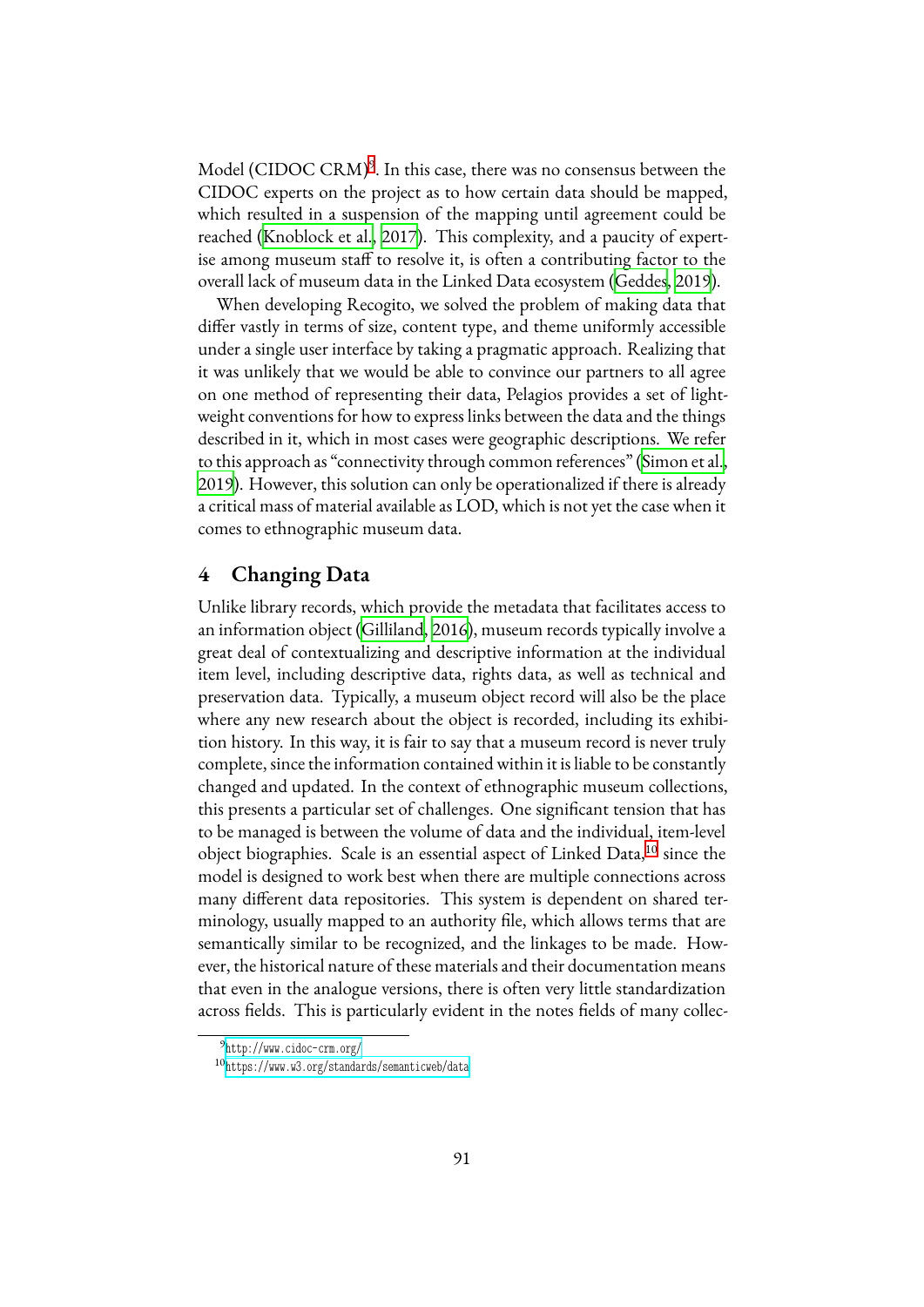tions, which contain information on the object itself, details about provenance, or extensive notes provided by the curators, who are often subject experts [\(Griffiths,](#page-13-6) [2010](#page-13-6)). This data presents a conundrum: either it can be excluded from what is visible in the aggregator (as is the case with Recogito), although it may still be found by following the links to the original source record in the data provider's repository; or it has to be manually remodeled in order to be included, as was the case with the American Art Collaborative. Both options have distinct benefits and drawbacks.

#### **5 Managing the Mass**

In recent years, there has been an increasing discussion among museum scholars and professionals about the need to decolonize their collections. In many cases, these discussions focus on individual objects, their display and documentation, although they also have an effect on the data infrastructures. Inclusive terminologies, which reflect the practices of the communities in which the objects originated, are being added to many records and cultural sensitivity warnings are becoming increasingly ubiquitous when access-ing collections databases online.<sup>[11](#page-6-0)</sup> Many of these efforts are codified in the 2013 International Council of Museums Code of Ethics, which provides recommendations for the acquisition, storage, research, and display of culturally sensitive material. But in the context of converting museum records to Linked Data, in which an institution provides access to many thousands of records via a SPARQL endpoint or a data dump, the practical realities of managing changes like this can be a challenge, particularly if the revisions are being made retrospectively, after the LOD workflow has been implemented.

One illustrative example is a selection of records of human remains originating from what was then the Belgian Congo (today the Democratic Republic of Congo), which are now part of the collection of the Museum of Ethnography in Stockholm. The museum's collections are aggregated by the national LOD aggregator Swedish Open Cultural Heritage (SOCH),<sup>[12](#page-6-1)</sup> which currently contributes over 2,400,000 records from around 45 institutions to Europeana.[13](#page-6-2) A search by contributing institutions reveals that the Ethnographic Museum has contributed 238,138 objects to Europeana via SOCH. Within this subset, a search using the terms 'human remains' (*mänskliga kvarlevor* in Swedish) renders 1,010 results. Of these, the majority of

<span id="page-6-0"></span><sup>&</sup>lt;sup>11</sup> See, for example, the cultural warnings for anthropology museums such as the Pitt Rivers Museum in Oxford

<sup>(</sup><https://prm.web.ox.ac.uk/terms-use-pitt-rivers-museum-database-object-collections>) or the South Australia Museum (<https://www.samuseum.sa.gov.au/cultural-sensitivity-warning>).

<span id="page-6-1"></span><sup>12</sup><https://www.raa.se/in-english/digital-services/about-soch/>

<span id="page-6-2"></span><sup>13</sup><https://pro.europeana.eu/organisation/swedish-open-cultural-heritage>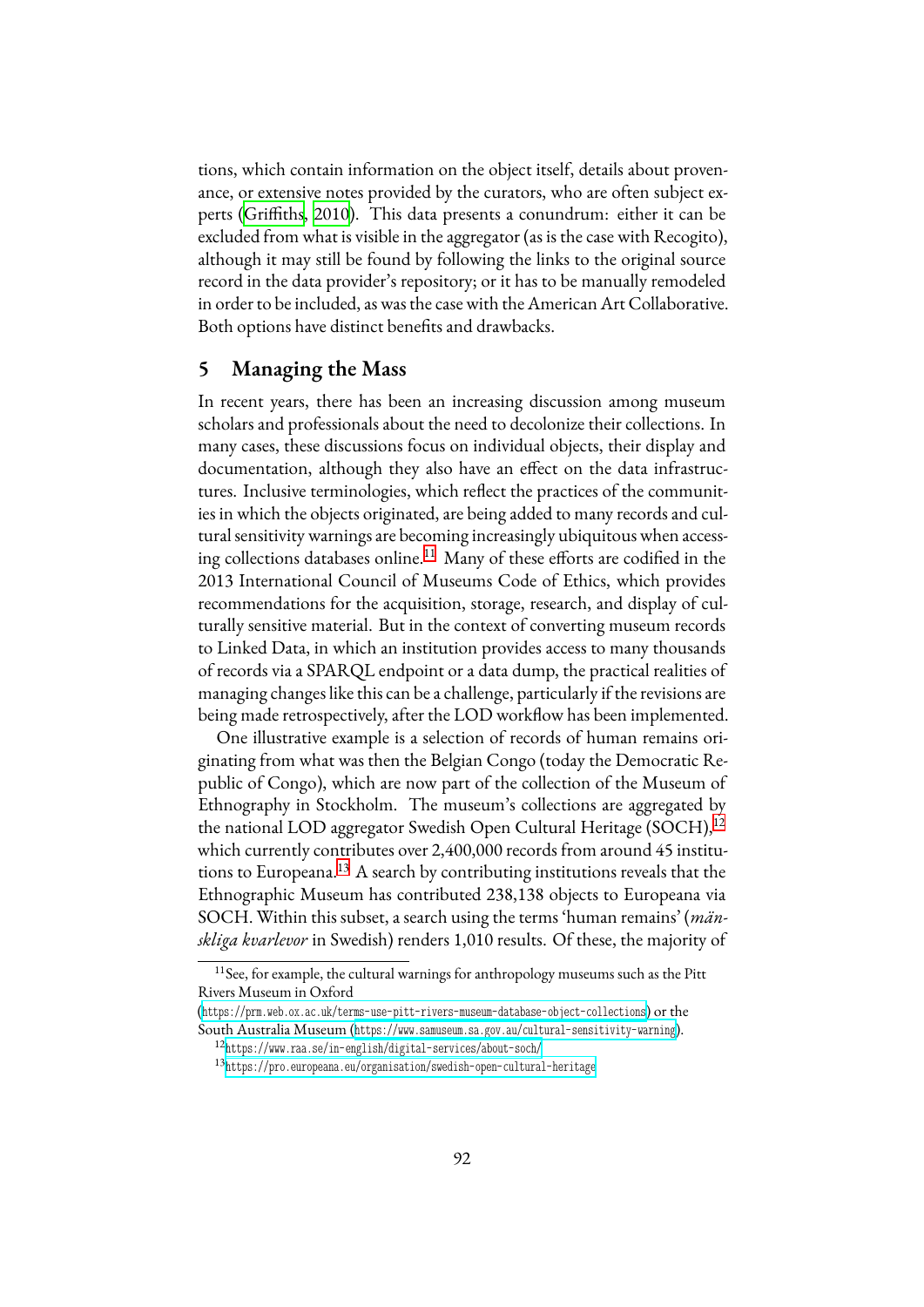the records display a grayed-out image panel, which states 'Human Remains, image has been blocked.' However, six items do have visible accompanying images, which show human skulls in various states of completeness, some adorned with shells and feathers. All six of the images and records are freely available for reuse, with Creative Commons CC BY licences, which require only attribution of the original source, or CC 0 (public domain) licenses. No contextualizing information on how the materials came to be in the collection, where, when, and under what circumstances they were obtained, is to be found in the accompanying metadata. At no point in the record is there a statement from either Europeana or the museum which acknowledges that these are human remains, addresses how they are displayed or documented, or explains why they are visible, when other items in the subset are not. This is despite the fact that the ICOM Code of Ethics, subsection 4.3, states that: "Human remains and materials of sacred significance must be displayed in a manner consistent with professional standards and, where known, taking into account the interests and beliefs of members of the community, ethnic or religious groups from whom the objects originated. They must be presented with great tact and respect for the feelings of human dignity held by all peoples."[14](#page-7-0) This example represents a very small percentage of the overall number of objects from the museum's collection which have been added to Europeana, and is not meant to imply that the Ethnographic Museum, Swedish Open Cultural Heritage, or Europeana are knowingly sharing images of human remains on their websites or portals. Rather, what they illustrate is the complexity of managing large sets of heterogeneous data characterized by a significant variance in their descriptive terminologies, and the need for added precautionary measures when certain types of material are part of those datasets.

## **6 The Famine**

The famine in the title of this paper not only refers to the lack of gazetteers as a source for creating semantic links between sources, but also to the inherent difficulties of managing large sets of data, which, ironically, can result in a dearth of contextualized, rich, and usable Linked Data that is at the disposal of researchers.[15](#page-7-1) The cultural heritage sources which form the basis of much of humanities scholarship are diverse and complex. Digitized sources may include transcribed or OCRed texts, scanned images, high resolution photographs or stills, musical scores, and census or survey data. The digitization process may enrich these knowledge objects with supplementary metadata,

<span id="page-7-0"></span><sup>14</sup><https://icom.museum/en/resources/standards-guidelines/code-of-ethics/>

<span id="page-7-1"></span><sup>15</sup><https://linked.art/loud/>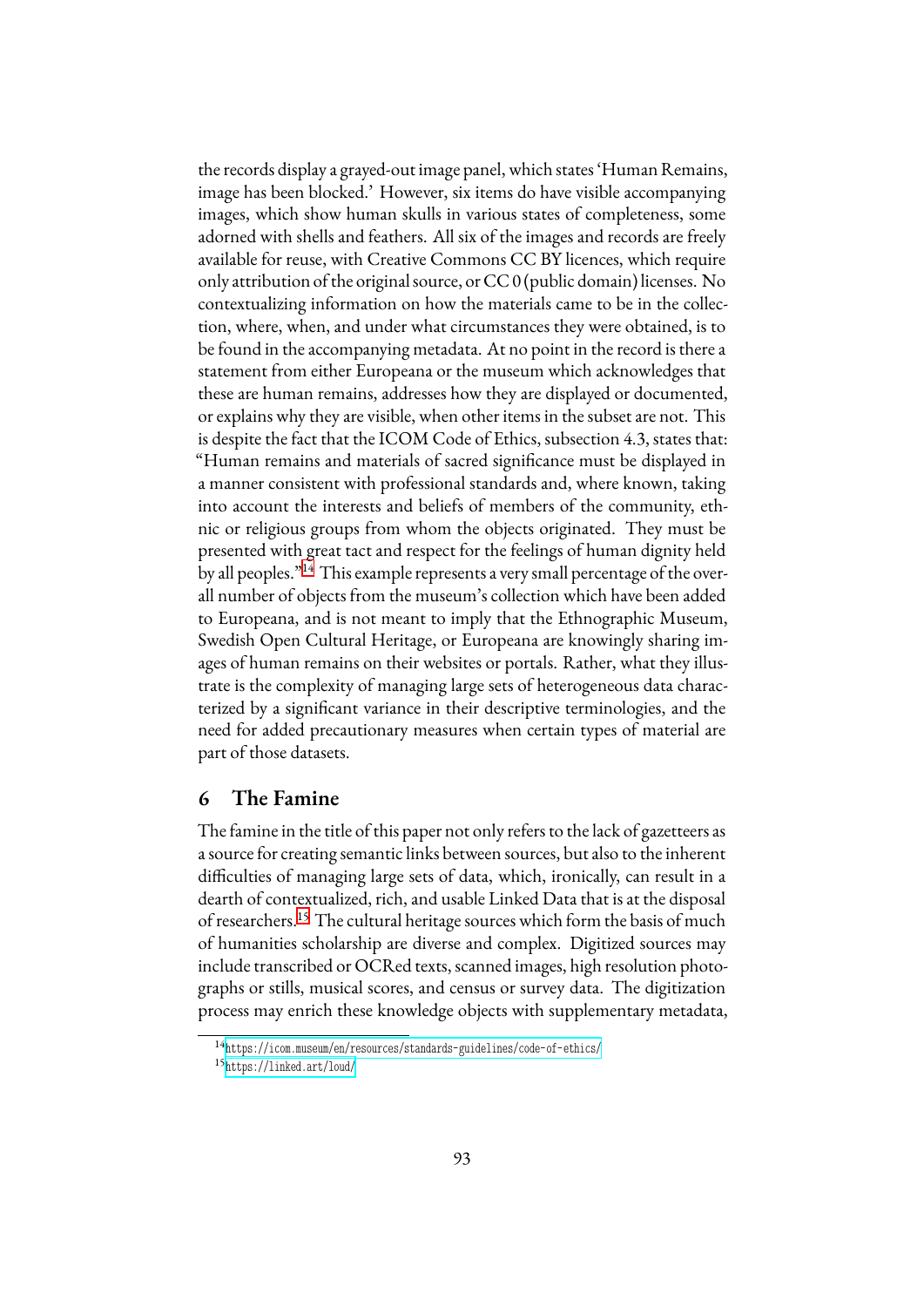drawn from a range of different sources. Meanwhile, born digital sources (such as the annotations in Recogito) may be completely new or only vaguely resemble the original, as they contain an agglomeration of multiple information sources. This re-aggregation of data into a triple means that by default, some data will not be automatically included in the digital source. Persistent provenance data, for example, which aids the interpretation and trust of results, and facilitates methods to support reproducibility, is not natively included in the model [\(Sikos and Philip](#page-14-1), [2020\)](#page-14-1). This omission has significant implications for linked cultural heritage data, where provenance information is essential for providing context to the object, as is particularly evident in the case of ethnographic collections, as well as collections containing objects that may be considered to be looted or stolen art.

#### **6.1 Copyright and Permission Problems**

One of the minimal conceptual drivers behind the Semantic Web is that the data being shared is openly licensed, thus enabling the linking and sharing of datasets in non-proprietary formats. As illustrated in the example provided above, even this most basic of assumptions is complicated in the context of museum data collections, which often contain a range of different copyright statements within one collection. In many museum collections, it is extremely difficult to identify the copyright status of individual collection items, and identifying rights holders in order to obtain clearance can be complex and time consuming, if not impossible([Wallace and Euler](#page-14-2), [2020](#page-14-2)). Limited or incomplete information is often all that is available for works, or they may have multiple rights holders. These conditions make the management of copyright data within an LOD framework extremely complex, if, for example, not all of the data within a dataset can be openly licensed without risking a contravention of the copyrights pertaining to them. A 2018 study ([Blijden](#page-12-5), [2018\)](#page-12-5) on the accuracy of the rights statements in collections included in Europeana found that 19% of the collections examined (a total of 10 collections) had inaccurate edm:rights values, while accuracy for a further 25% (15 collections) could not be determined. Bearing in mind that each collection contains many hundreds of thousands of objects, this means that a significant set of data has been released into the web with inaccurate or incomplete rights information. The researchers also found that, in general, the more heterogeneous the collections, the more likely the data was to be incomplete or inaccurate. This example highlights the complexities involved in managing important metadata for large collections of linked open cultural heritage data, and the risks posed by releasing material for which there is missing or incomplete copyright documentation.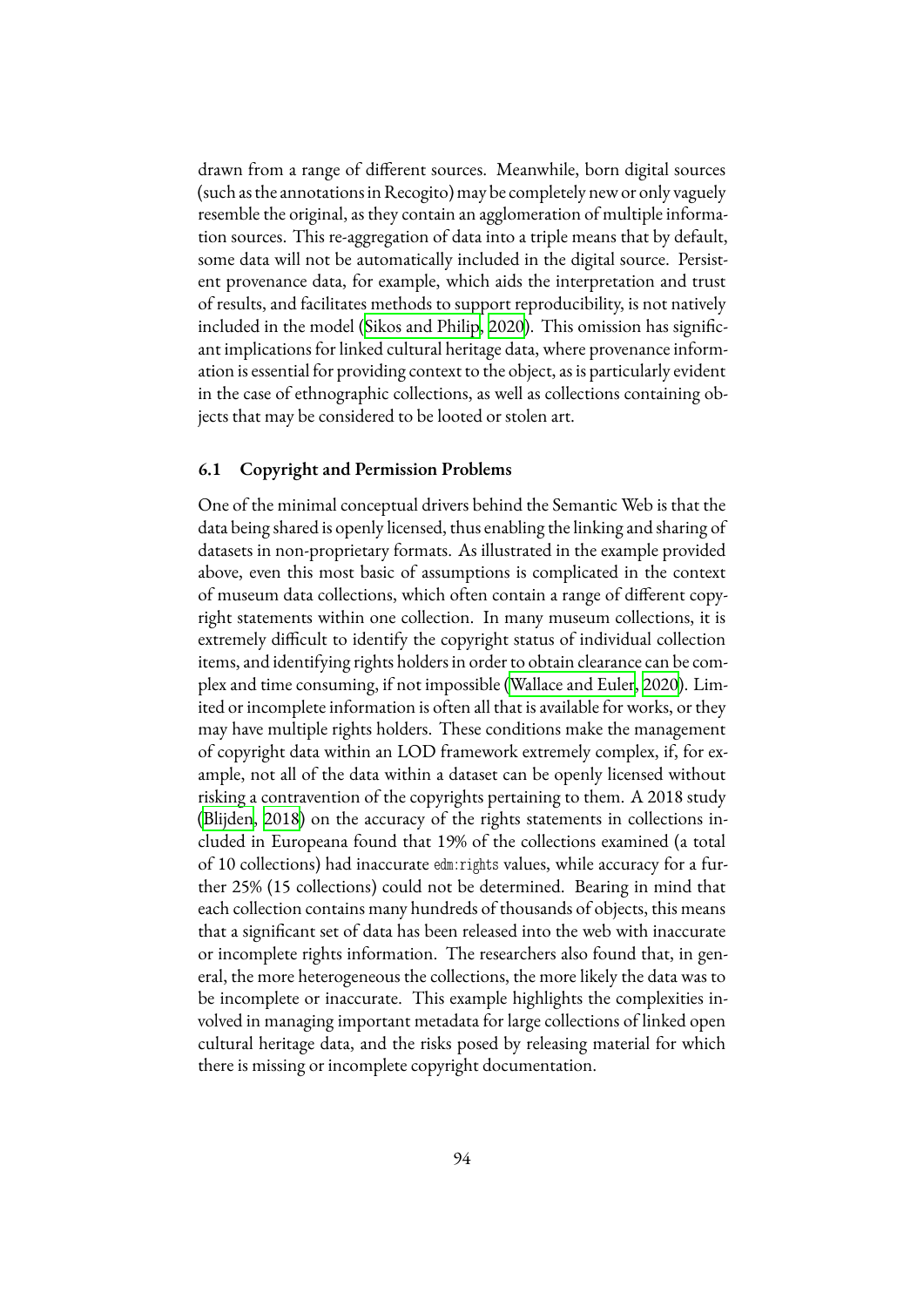#### **6.2 Ethnographic Collections**

The recent move towards critical self-reflection in museum practice has highlighted the need for museums to both engage with and communicate how their collections came into being. Many of the world's great encyclopedic museums were created as part of larger national and imperial expansion projects during the nineteenth and early twentieth centuries [\(Turner,](#page-14-3) [2015](#page-14-3)). The ways in which material was collected, cataloged, and described, but also the language and terminology included in the collections records, reflect these historical realities: ethnographic objects were seen as scientific specimens rather than individual works of art or human remains, and the biographies of those objects and their creators often went unrecorded [\(Beltrame](#page-12-6), [2016\)](#page-12-6). Today, many collections around the world are beginning to recognize and acknowledge these histories, and the role that plunder, coercion, and political violence may have played in their formation. Efforts are now being undertaken in institutions around the world to revise these collections and their records, to reconsider their display, both online and in-gallery, and to re-evaluate institutional responsibilities to a range of audiences([Taylor and](#page-14-4) [Gibson](#page-14-4), [2017](#page-14-4)). Actions such as the removal of certain items from display, the return of sacred objects to source communities, and the supplementing of records with additional contextual information about how materials came to be included in museum collections create a dialogue between the viewer and the object in question – the interaction with it is historicized and complicated, which in turn has profound implications for its use as a source of scholarship([Geismar](#page-13-7), [2018](#page-13-7)). But as it stands, this process risks being truncated when the object is represented as RDF. While RDF provides a structure for representing the data, supplementary contextual information is modeled using other semantic tools, such as ontologies, controlled vocabularies, or authority files. Without ensuring that this information is also readily accessible to a querying tool, we risk seeing museum objects which have been incorporated into the Linked Data ecosystem as uniform and reducible to the conceptual logic of code, which ultimately entails a reduction in their complexity.

The ethnographic nature of materials in many museum collections presents a particular set of difficulties when it comes to standardizing data using controlled vocabularies or thesauri. These challenges can be broken into two distinct types: those related to the terminologies used when the records were created, and those related to the information content of the records themselves. The first set of challenges is one which is emerging as curators, archivists, and librarians have begun to approach their institutional practices and inherited records from reflective critical positions. Over the last decade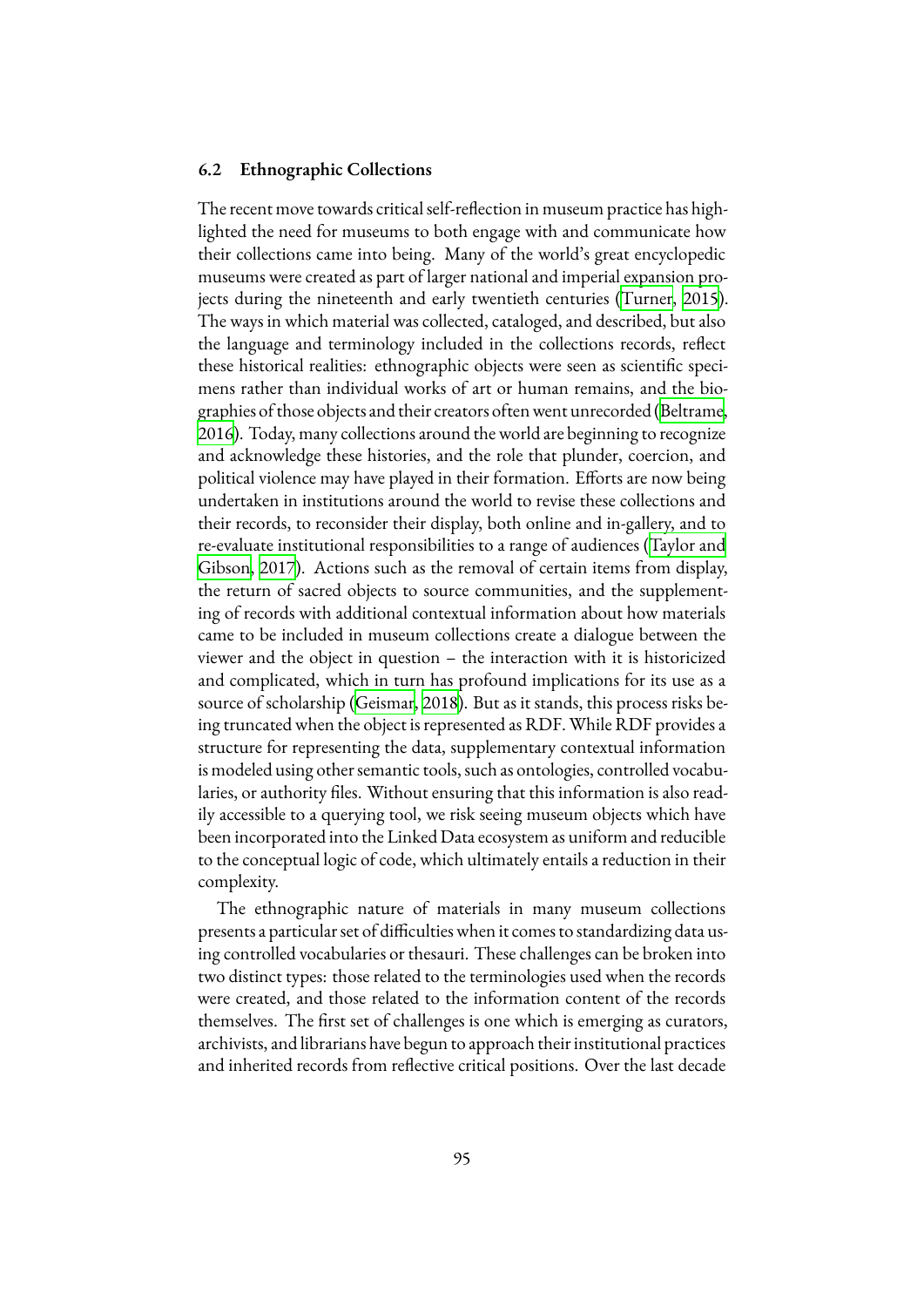or so, scholarship on libraries, archives, and museums has begun to address the historical cataloging and documentation strategies of these institutions. The naming and classification of people and objects through the application of what in the eighteenth and nineteenth centuries were considered to be scientific methods has shaped the field of knowledge in museums and persists in many of the records today. While there is a growing awareness among museum professionals that they need to address, acknowledge, and ameliorate these histories, particularly as they are manifested in their records, there is also a question of stewardship. On the one hand, these data collections are the ideal context in which to approach these questions, since ethnographic museum data meets several of the technical and conceptual requirements for an in-depth inquiry: it is complex and heterogeneous, often irregular, and many different metadata schemas are in use in the field. Museum data also requires context in order to be understood and reused in ways which are sensitive to the origins and history of much of the material, which adds a level of urgency to the process. But on the other hand, scholars working on the creation of these links should also ask themselves the question of whether everything that*can* be linked *should* be. The collections data in many of these institutions is complicated and not always comfortable, but hiding this data is not a constructive response. As scholarship around responsible data stewardship develops [\(Coleman](#page-12-7), [2020\)](#page-12-7), it becomes imperative that we consider this tension, particularly as large cultural heritage institutions in Europe continue to open their collections. This is not an argument against the use of RDF as a technical representation format. Rather, it is a question of what models to use, so that we are able to preserve the complexity and ambiguity that make museums important sites of study, while not impeding interoperability. Models for both data and platforms which replicate the siloed nature of earlier data structures risk rendering Linked Data unusable, negating its purpose and squandering its key benefits.[16](#page-10-0)

This state of affairs also raises the problem of how to include attribution in an RDF-based knowledge graph. In their study of the publication of medical data, Bechofer et al. argue that publishing scientific results as LOD poses the risk of confounding the flow of rights to the researcher. This has resonance with the use of RDF as a tool for representing and publishing some types of cultural heritage data. In this context, the question of rights is particularly significant, since copyright regimes and provenance metadata for cultural heritage collections is often extremely complex, as outlined in Section 4.1. The issues of attribution and contextualizing data are also significant for researchers and institutions who work on the provenance of looted and

<span id="page-10-0"></span><sup>16</sup><https://www.w3.org/standards/semanticweb/data>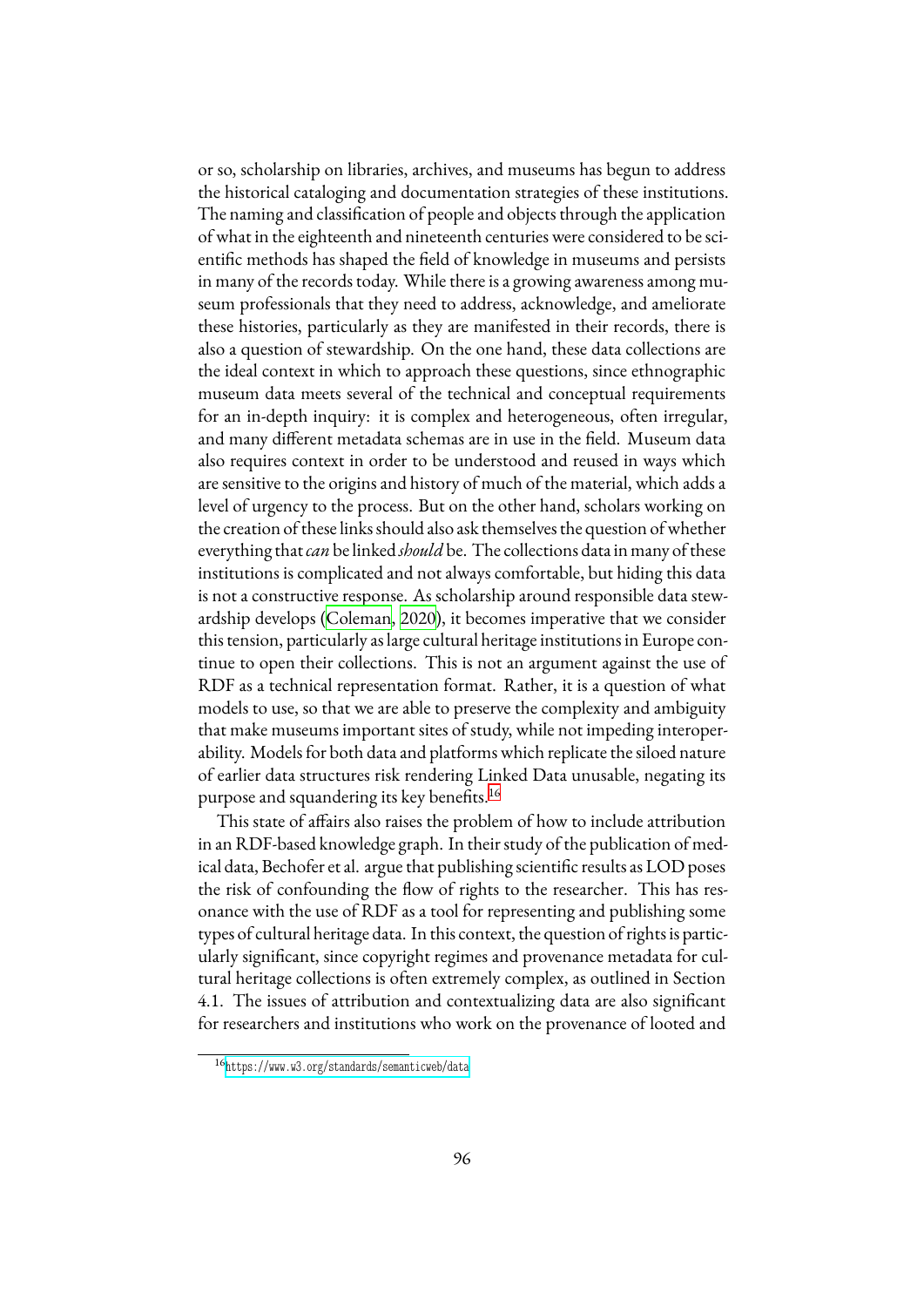stolen artworks. This community was quick to realize the value of LOD as a tool for managing the documentation trails which are essential for tracking lost or stolen artworks, and, if necessary, establishing legal claims for ownership and provenance([Fink et al.,](#page-13-8) [2014\)](#page-13-8). While the linking of collections has increased the ability of researchers to follow certain individuals involved in looted or stolen art markets, there is little, at present, in the way of a centralized authority, like the gazetteers used by Recogito, against which to resolve their identities. Collaborative community initiatives such as Open Art Data are using Linked Data tools to create initial searches across collections, and highlight or 'red flag' names of collectors and art dealers who were associated with the theft of artworks. However, provenance tracking in these situations is extremely complex, as false provenance information is reg-ularly being inserted into the documentation of looted and stolen works.<sup>[17](#page-11-0)</sup> In these cases, without the addition of contextualizing information, the creation of semantic links between collections may have the undesired effect of perpetuating certain falsehoods around the ownership and/or origin of objects, which poses the risk of confounding the ability of researchers to conduct digital network analysis of the markets for looted and stolen art.

#### **7 Summary and Conclusion**

In this paper, we have tried to assess the use of Linked Data from cultural heritage sources from both a practical and a theoretical perspective, and to show how data consumers are often confronted with a situation where they have both too much available data and not enough useful data. We have shown how Linked Data can provide a meaningful mechanism for creating connections between sources and for facilitating scholarly practices. But such an approach is only possible if there is a critical mass of data available, and if the connections between sources can be established through reliable, open, persistent authorities, such as gazetteers. Without these verification mechanisms, the mass of heritage LOD quickly becomes unnavigable and unusable, resulting in a famine of usable data. We have also looked at the practical difficulties of managing and integrating contextualizing metadata, such as provenance information, alongside RDF triples, and have argued that this can be a significant problem for certain heritage data types, such as ethnographic collections, or looted and stolen artworks. One of the implications of such difficulties is that data which is incorrect, culturally insensitive, or contains outdated terminologies can inadvertently be released into the LOD ecosystem, without a tempering mechanism to draw users' attention to the issues at hand. This state of affairs is particularly troubling for large collec-

<span id="page-11-0"></span><sup>17</sup><https://www.openartdata.org/2020/07/how-to-track-falsification-of-provenance.html>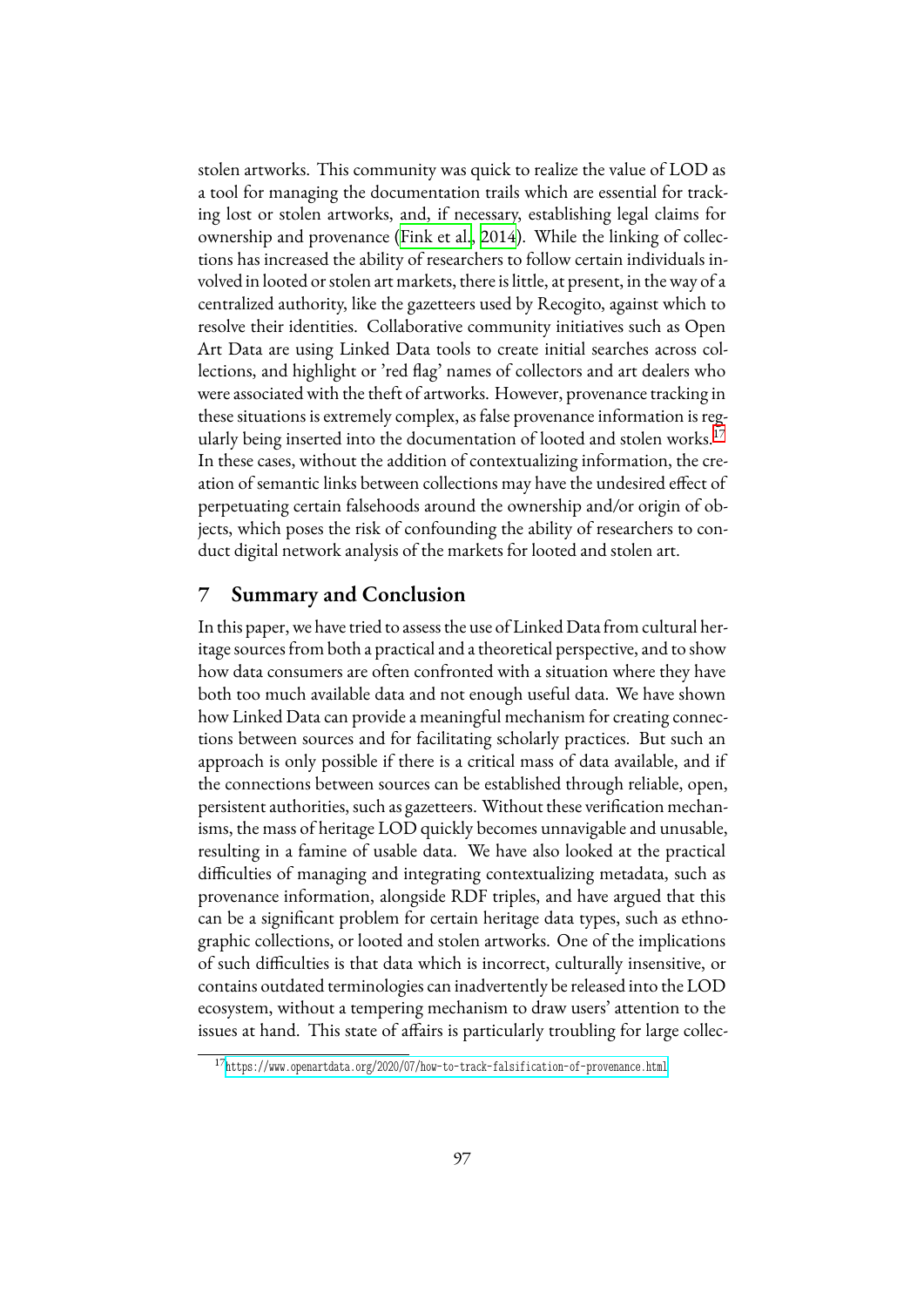tions of heritage data, which are proliferating as more and more institutions open up their collections. At the same time, this proliferation of data belies the significant effort and complexity faced by museums when they undertake the process of converting, mapping, and verifying their data into a LOD schema. These difficulties are particularly pronounced in ethnographic collections, where the current turn towards reevaluating collections and their colonial past requires augmentations to the collections' documentation and, consequently, the available data. We have also shown how content licensing that facilitates open sharing, one of the essential components of Linked Data, can be imprecise and difficult to manage, which creates a risk of loss of data within the ecosystem.

## **References**

- <span id="page-12-1"></span>Bechhofer, S., Buchan, I., De Roure, D., Missier, P., et al. (2013). Why Linked Data is Not Enough for Scientists. *Future Generation Computer Systems*, 29(2):599–611, DOI: [10.1016/j.future.2011.08.004](https://dx.doi.org/10.1016/j.future.2011.08.004).
- <span id="page-12-6"></span>Beltrame, T. (2016). Creating New Connections: Objects, People and Digital Data at the Musée du Quai Branly. *Anuac*, 4(2):106–129, DOI: [10.7340/anuac2239-625X-1980](https://dx.doi.org/10.7340/anuac2239-625X-1980).
- <span id="page-12-2"></span>Berners-Lee, T. (1999). Realising the Full Potential of the Web. *Technical Communication*, 46(1):79–82, <https://www.learntechlib.org/p/85551>.
- <span id="page-12-3"></span>Blagoev, B., Felten, S., and Kahn, R. (2018). The Career of a Catalogue: Organizational Memory, Materiality and the Dual Nature of the Past at the British Museum (1970-Today). *Organization Studies*, 39(12):1757– 1783, DOI: [10.1177%2F0170840618789189](https://dx.doi.org/10.1177%2F0170840618789189).
- <span id="page-12-0"></span>Blanke, T. and Hedges, M. (2013). Scholarly Primitives: Building Institutional Infrastructure for Humanities E-Science. *Future Generation Computer Systems*, 29(2):654–661, DOI: [10.1016/j.future.2011.06.006](https://dx.doi.org/10.1016/j.future.2011.06.006).
- <span id="page-12-5"></span>Blijden, J. (2018). The Accuracy of Rights Statements on Europeana.eu. Technical report, Kennisland.
- <span id="page-12-7"></span>Coleman, N. (2020). Managing Bias When Library Collections Become Data. *International Journal of Librarianship*, 1(4):8–19, DOI: [10.23974/ijol.2020.vol5.1.162](https://dx.doi.org/10.23974/ijol.2020.vol5.1.162).
- <span id="page-12-4"></span>Davis, K. (2019). Old Metadata in a New World: Standardizing the Getty Provenance Index for Linked Data. *Art Libraries Journal*, 44(4):162–166, DOI: [10.1017/alj.2019.24](https://dx.doi.org/10.1017/alj.2019.24).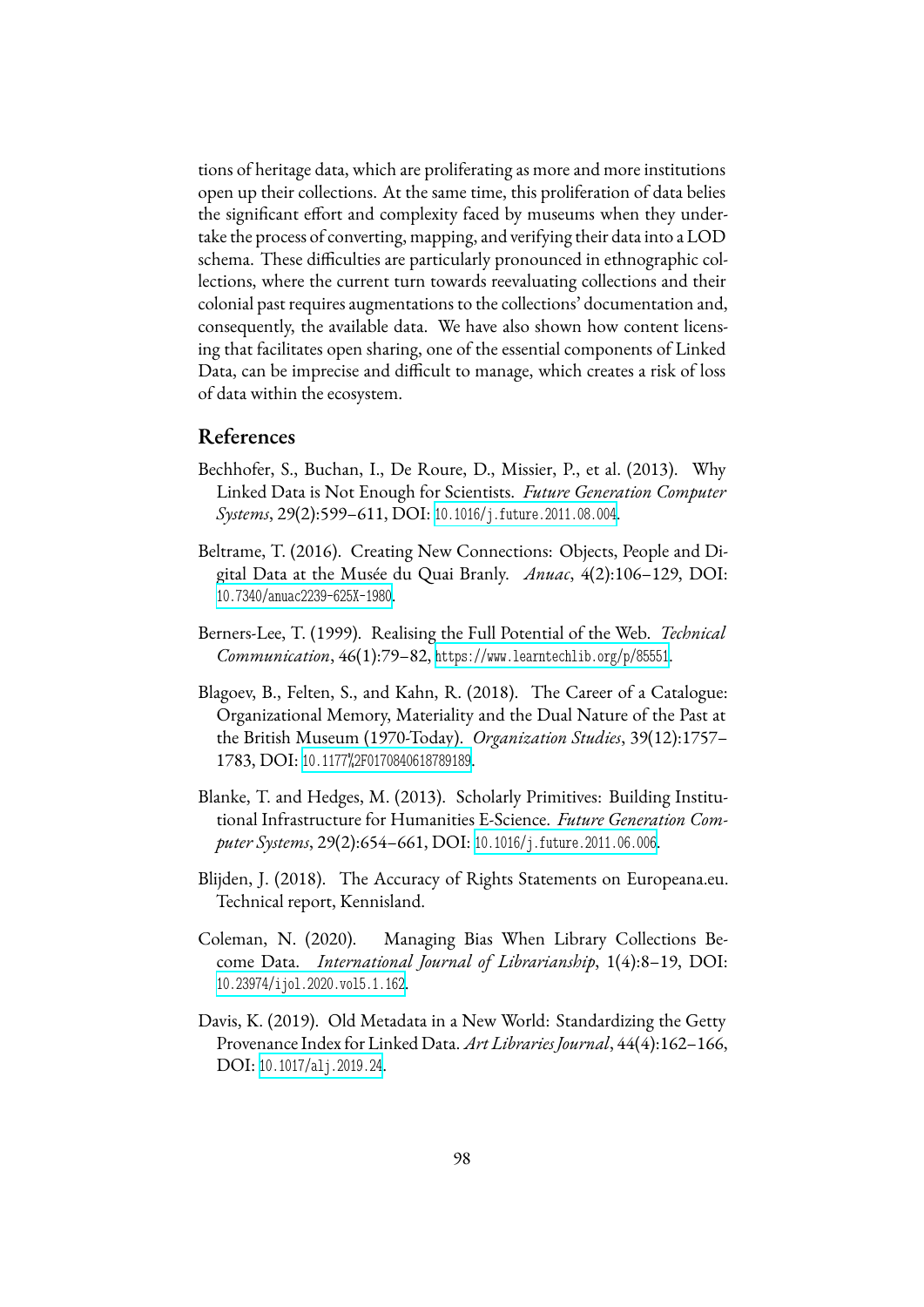- <span id="page-13-8"></span>Fink, E., Szekely, P., and Knoblock, C. (2014). How Linked Open Data Can Help in Locating Stolen or Looted Cultural Property. In Ioannides, M., Magnenat-Thalmann, N., Fink, E., Žarnić, R., et al., editors, *Digital Heritage. Progress in Cultural Heritage: Documentation, Preservation, and Protection*, pages 228–237. Springer International Publishing, Cham, DOI: [10.1007/978-3-319-13695-0](https://dx.doi.org/10.1007/978-3-319-13695-0_22)<sub>2</sub>2.
- <span id="page-13-4"></span>Geddes, M. (2019). Strategies to Support Wider Adoption of Linked Open Data in Smaller Museums. <http://jhir.library.jhu.edu/handle/1774.2/62123>.
- <span id="page-13-7"></span>Geismar, H. (2018). *Museum Object Lessons for the Digital Age*. UCL Press, London.
- <span id="page-13-5"></span>Gilliland, A. (2016). Setting the Stage. In Baca, M., editor, *Introduction to Metadata*. Getty Publications, [https://www.getty.edu/publications/](https://www.getty.edu/publications/intrometadata/setting-the-stage/) [intrometadata/setting-the-stage/](https://www.getty.edu/publications/intrometadata/setting-the-stage/).
- <span id="page-13-6"></span>Griffiths, A. (2010). Collections Online: The Experience of the British Museum. *Master Drawings*, 48(3):356–367, [https://www.jstor.org/stable/](https://www.jstor.org/stable/25767237) [25767237](https://www.jstor.org/stable/25767237).
- <span id="page-13-0"></span>Isaksen, L., Simon, R., Barker, E. T., and de Soto Cañamares, P. (2014). Pelagios and the Emerging Graph of Ancient World Data. In *Proceedings of the 2014 ACM Conference on Web Science*, WebSci '14, pages 197–201, New York, NY. Association for Computing Machinery, DOI: [10.1145/2615569.2615693](https://dx.doi.org/10.1145/2615569.2615693).
- <span id="page-13-3"></span>Knoblock, C. A., Szekely, P., Fink, E., Degler, D., et al. (2017). Lessons Learned in Building Linked Data for the American Art Collaborative. In d'Amato, C., Fernandez, M., Tamma, V., Lecue, F., et al., editors, *The Semantic Web – ISWC 2017*, pages 263–279. Springer International, DOI: [10.1007/978-3-319-68204-4](https://dx.doi.org/10.1007/978-3-319-68204-4_26)26.
- <span id="page-13-1"></span>McDonough, K. and van der Camp, M. (2017). Mapping the Encyclopédie: Working Towards an Early Modern Digital Gazetteer. In *Proceedings of the 1st ACM SIGSPATIALWorkshop on Geospatial Humanities - GeoHumanities'17*, pages 16–22. ACM Press, DOI: [10.1145/3149858.3149861](https://dx.doi.org/10.1145/3149858.3149861).
- <span id="page-13-2"></span>Murrieta-Flores, P. and Gregory, I. (2015). Further Frontiers in GIS: Extending Spatial Analysis to Textual Sources in Archaeology. *Open Archaeology*, 1(1):166–175, DOI: [10.1515/opar-2015-0010](https://dx.doi.org/10.1515/opar-2015-0010).